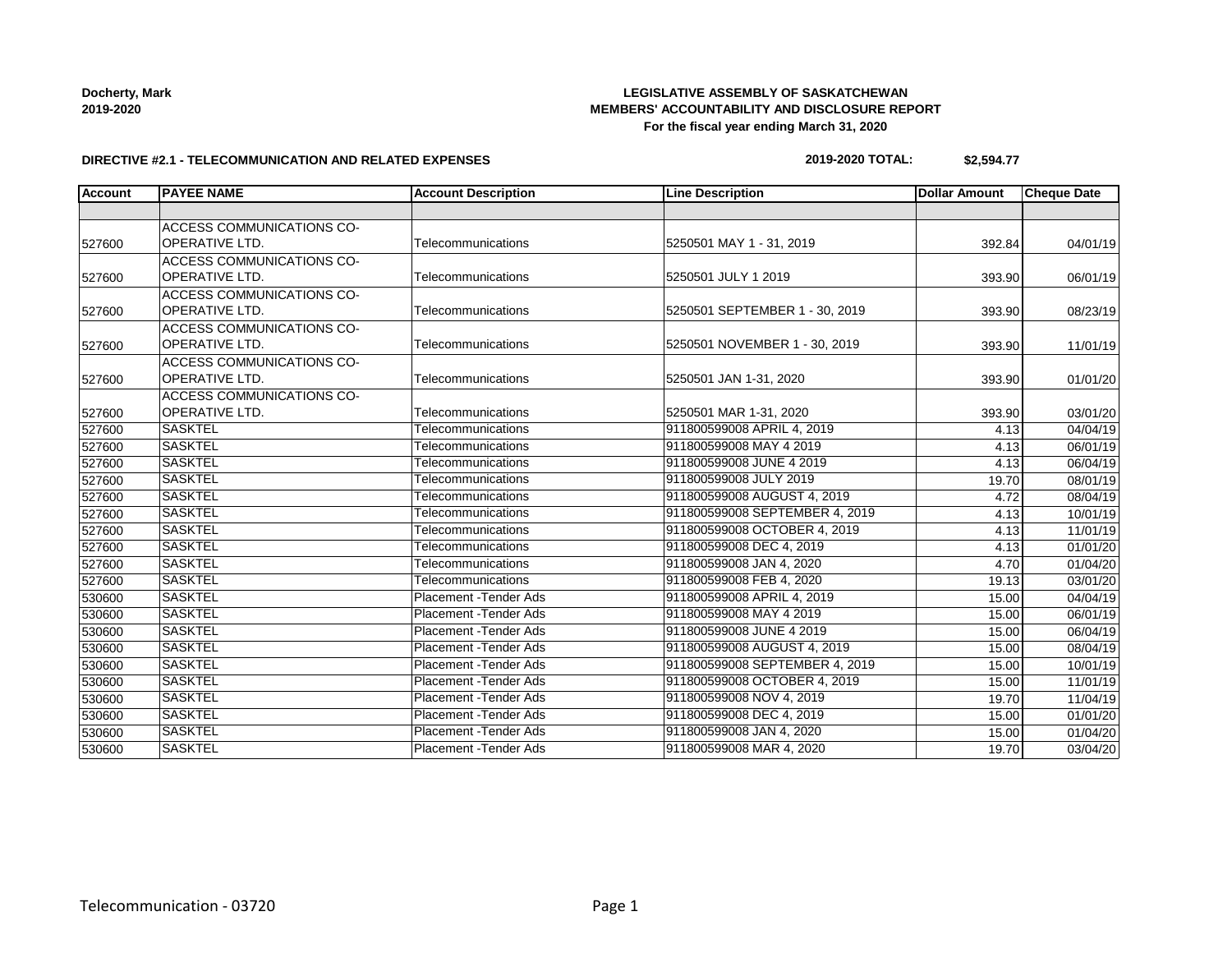**Docherty, Mark 2019-2020**

## **LEGISLATIVE ASSEMBLY OF SASKATCHEWAN MEMBERS' ACCOUNTABILITY AND DISCLOSURE REPORT For the fiscal year ending March 31, 2020**

## **DIRECTIVE #3.1 - MLA TRAVEL AND LIVING EXPENSES**

| 2019-2020 TOTAL: | \$746.04 |
|------------------|----------|
|                  |          |

| <b>Account</b> | IPAYEE NAME     | count Description<br>1 AC | : Description<br><b>ILine</b> | Amount<br>lDollar | ICheaue Date |
|----------------|-----------------|---------------------------|-------------------------------|-------------------|--------------|
|                |                 |                           |                               |                   |              |
| 541900         | MARK<br>DO'<br> | Rep<br>⊺ravel<br>Electec  | 2019<br>8-9<br>RД             | 746.04            | 08/19/19     |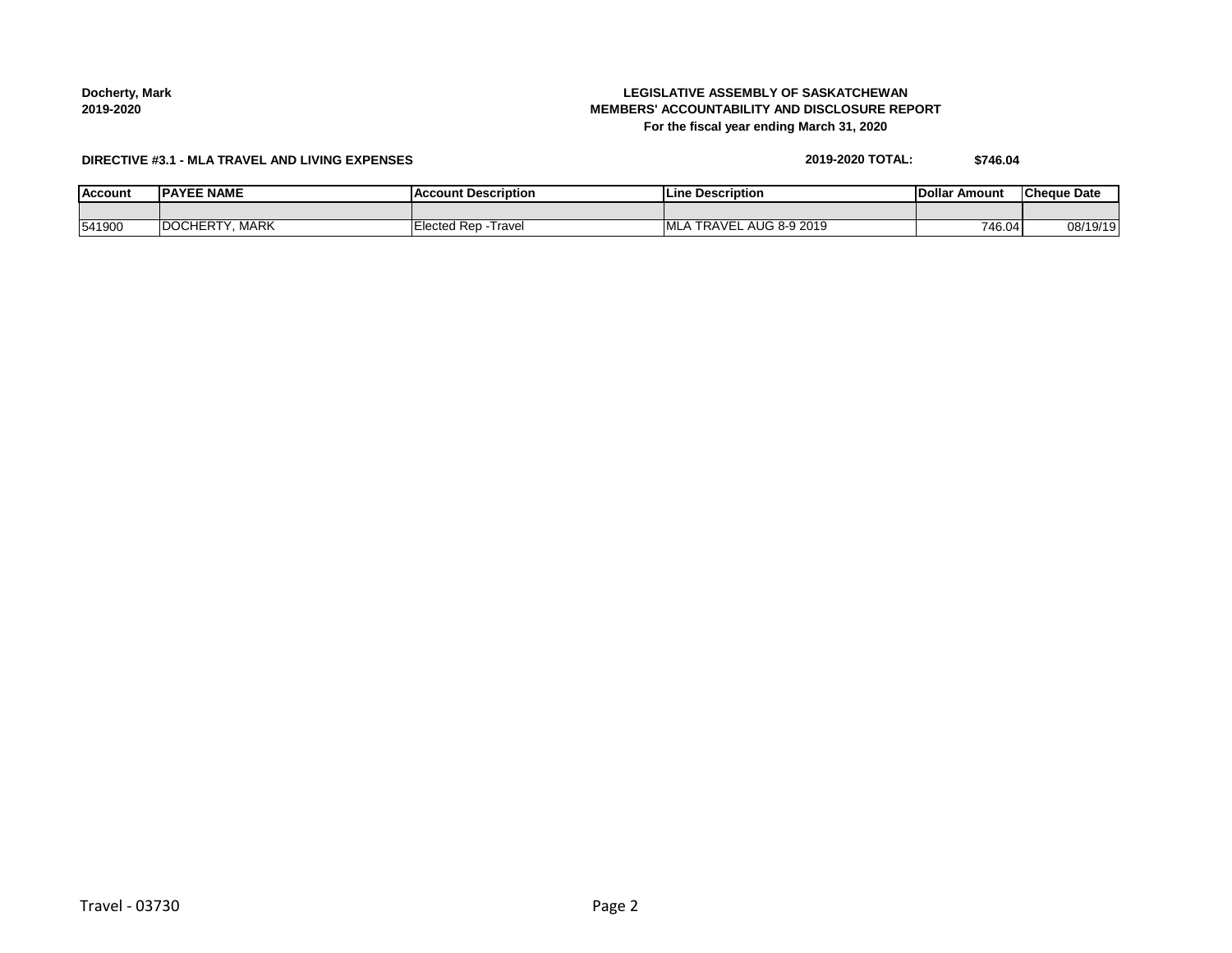### **Docherty, Mark 2019-2020**

## **LEGISLATIVE ASSEMBLY OF SASKATCHEWAN MEMBERS' ACCOUNTABILITY AND DISCLOSURE REPORT For the fiscal year ending March 31, 2020**

## **DIRECTIVE #4.1 - CONSTITUENCY SERVICE EXPENSES**

#### **2019-2020 TOTAL: \$35,858.87**

| <b>Account</b> | <b>PAYEE NAME</b>                  | <b>Account Description</b>                | <b>Line Description</b>              | <b>Dollar Amount</b> | <b>Cheque Date</b>    |
|----------------|------------------------------------|-------------------------------------------|--------------------------------------|----------------------|-----------------------|
|                |                                    |                                           |                                      |                      |                       |
|                | WINNIPEG STREET BUSINESS CENTRE    |                                           |                                      |                      |                       |
| 522000         | LTD.                               | Rent of Ground, Buildings and Other Space | APRIL 2019 MLA OFFICE RENT           | 2,184.73             | 04/01/19              |
|                | WINNIPEG STREET BUSINESS CENTRE    |                                           |                                      |                      |                       |
| 522000         | LTD.                               | Rent of Ground, Buildings and Other Space | JUNE 2019 MLA OFFICE RENT            | 2,184.73             | 05/24/19              |
|                | WINNIPEG STREET BUSINESS CENTRE    |                                           |                                      |                      |                       |
| 522000         | LTD.                               | Rent of Ground, Buildings and Other Space | <b>AUGUST 2019 MLA OFFICE RENT</b>   | 2,184.73             | 08/02/19              |
|                | WINNIPEG STREET BUSINESS CENTRE    |                                           |                                      |                      |                       |
| 522000         | LTD.                               | Rent of Ground, Buildings and Other Space | OCTOBER 2019 MLA OFFICE RENT         | 2,184.73             | 10/01/19              |
|                | WINNIPEG STREET BUSINESS CENTRE    |                                           |                                      |                      |                       |
| 522000         | LTD.                               | Rent of Ground, Buildings and Other Space | DECEMBER 2019 MLA OFFICE RENT        | 2,184.73             | 11/05/19              |
|                | WINNIPEG STREET BUSINESS CENTRE    |                                           |                                      |                      |                       |
| 522000         | LTD.                               | Rent of Ground, Buildings and Other Space | <b>FEBRUARY 2020 MLA OFFICE RENT</b> | 2,184.73             | 01/06/20              |
| 522200         | <b>GOLD BUSINESS MACHINES LTD.</b> | Rent of Photocopiers                      | <b>COPIER CHARGES</b>                | 67.20                | $\overline{04/0}1/19$ |
| 522200         | <b>GOLD BUSINESS MACHINES LTD.</b> | <b>Rent of Photocopiers</b>               | <b>COPIER CHARGES</b>                | 67.20                | 05/01/19              |
| 522500         | HARVARD WESTERN INSURANCE          | <b>Insurance Premiums</b>                 | OFFICE INSURANCE C700865634          | 350.33               | 01/01/20              |
| 522700         | SASKENERGY INCORPORATED            | Utilities - Electricity and Nat Gas       | 24583408331 APR 25, 2019             | 119.27               | 05/01/19              |
| 522700         | SASKENERGY INCORPORATED            | Utilities - Electricity and Nat Gas       | 24583408331 JUN 25 2019              | 44.13                | 07/01/19              |
| 522700         | SASKENERGY INCORPORATED            | Utilities - Electricity and Nat Gas       | 24583408331 AUG 26 2019              | 41.67                | 10/01/19              |
| 522700         | SASKENERGY INCORPORATED            | Utilities - Electricity and Nat Gas       | 245 834 0833 1 OCT 24, 2019          | 125.72               | 11/01/19              |
| 522700         | SASKENERGY INCORPORATED            | Utilities - Electricity and Nat Gas       | 24583408331 DEC 24, 2019             | 229.51               | $\overline{01/01/20}$ |
| 522700         | SASKENERGY INCORPORATED            | Utilities - Electricity and Nat Gas       | 24583408331 FEB 25, 2020             | 233.85               | 03/01/20              |
| 522700         | SASKPOWER CORPORATION              | Utilities - Electricity and Nat Gas       | 510004171458 APR 25, 2019            | 324.46               | 05/01/19              |
| 522700         | SASKPOWER CORPORATION              | Utilities - Electricity and Nat Gas       | 510004171458 JUN 25 2019             | 309.40               | 07/01/19              |
| 522700         | SASKPOWER CORPORATION              | Utilities - Electricity and Nat Gas       | 510004171458 AUG/19                  | 38.71                | 10/01/19              |
| 522700         | <b>SASKPOWER CORPORATION</b>       | Utilities - Electricity and Nat Gas       | 5100 0417 1458 OCT 24, 2019          | 260.53               | 11/01/19              |
| 522700         | SASKPOWER CORPORATION              | Utilities - Electricity and Nat Gas       | 510004171458 DEC 24, 2019            | 254.85               | 01/01/20              |
| 525000         | CANADA POST CORPORATION            | Postal, Courier, Freight and Related      | <b>POSTAGE</b>                       | 872.27               | 08/01/19              |
|                | PRAIRIE ADVERTISING DISTRIBUTORS   |                                           |                                      |                      |                       |
| 525000         | LTD.                               | Postal, Courier, Freight and Related      | POSTAL SERVICES                      | 135.22               | 08/01/19              |
| 528000         | <b>BTS GROUP INC.</b>              | <b>Support Services</b>                   | <b>IT SUPPORT</b>                    | 58.30                | 01/01/20              |
| 529000         | <b>CROWN SHRED &amp; RECYCLING</b> | <b>General Contractual Services</b>       | <b>SHREDDING SERVICES</b>            | 60.78                | 07/01/19              |
| 529000         | <b>CROWN SHRED &amp; RECYCLING</b> | <b>General Contractual Services</b>       | <b>SHREDDING SERVICES</b>            | 60.78                | 10/01/19              |
| 529000         | <b>CROWN SHRED &amp; RECYCLING</b> | <b>General Contractual Services</b>       | <b>ANNUAL RECYCLING</b>              | 120.00               | 01/01/20              |
| 529000         | SOMERVILLE SAFE & LOCK LTD.        | <b>General Contractual Services</b>       | <b>LOCKSMITH</b>                     | 118.98               | 10/01/19              |
| 530000         | PATTISON OUTDOOR ADVERTISING LP    | <b>Communications Development Costs</b>   | COMMUNICATIONS DEVELOPMENT           | 831.00               | 07/01/19              |
| 530000         | PATTISON OUTDOOR ADVERTISING LP    | <b>Communications Development Costs</b>   | COMMUNICATIONS DEVELOPMENT           | 1,293.75             | 07/01/19              |
|                | ABORIGINAL CONSULTING SERVICES     |                                           |                                      |                      |                       |
| 530500         | (ACS)                              | Media Placement                           | <b>ADVERTISING</b>                   | 460.00               | 06/10/19              |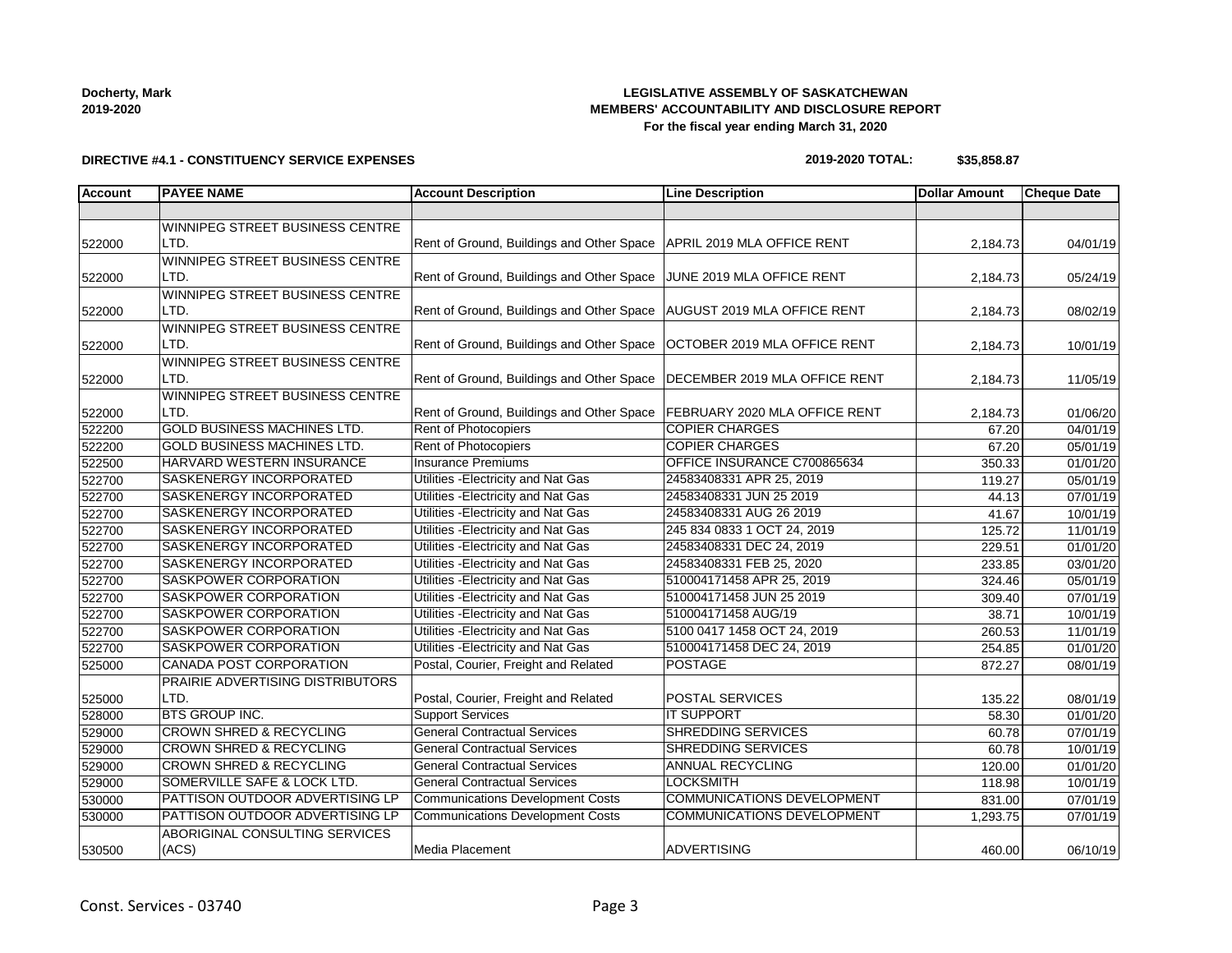| <b>Account</b> | <b>PAYEE NAME</b>                  | <b>Account Description</b>             | <b>Line Description</b>           | <b>Dollar Amount</b> | <b>Cheque Date</b> |
|----------------|------------------------------------|----------------------------------------|-----------------------------------|----------------------|--------------------|
| 530500         | <b>DOCHERTY, MARK</b>              | <b>Media Placement</b>                 | <b>REIMB: ADVERTISING</b>         | 75.00                | 05/01/19           |
| 530500         | <b>DOCHERTY, MARK</b>              | <b>Media Placement</b>                 | <b>REIMB: REGISTRATION FEE</b>    | $-75.00$             | 07/01/19           |
| 530500         | <b>OUTFRONT MEDIA CANADA</b>       | <b>Media Placement</b>                 | <b>ADVERTISING</b>                | 1,150.00             | 01/01/20           |
| 530500         | <b>OUTFRONT MEDIA CANADA</b>       | Media Placement                        | <b>ADVERTISING</b>                | 1,150.00             | 01/09/20           |
| 530500         | <b>OUTFRONT MEDIA CANADA</b>       | Media Placement                        | <b>ADVERTISING</b>                | 1,000.00             | 03/01/20           |
| 530500         | PATTISON OUTDOOR ADVERTISING LP    | Media Placement                        | <b>ADVERTISING</b>                | 337.50               | 07/01/19           |
| 530500         | PATTISON OUTDOOR ADVERTISING LP    | <b>Media Placement</b>                 | <b>ADVERTISING</b>                | 675.00               | 07/01/19           |
| 530500         | PATTISON OUTDOOR ADVERTISING LP    | Media Placement                        | <b>ADVERTISING</b>                | 675.00               | 08/01/19           |
| 530500         | PATTISON OUTDOOR ADVERTISING LP    | Media Placement                        | <b>ADVERTISING</b>                | 675.00               | 08/01/19           |
| 530500         | PATTISON OUTDOOR ADVERTISING LP    | Media Placement                        | <b>ADVERTISING</b>                | 675.00               | 08/12/19           |
| 530500         | PATTISON OUTDOOR ADVERTISING LP    | Media Placement                        | <b>ADVERTISING</b>                | 675.00               | 10/01/19           |
| 530500         | PATTISON OUTDOOR ADVERTISING LP    | Media Placement                        | <b>ADVERTISING</b>                | 675.00               | 11/01/19           |
| 530500         | PATTISON OUTDOOR ADVERTISING LP    | <b>Media Placement</b>                 | <b>ADVERTISING</b>                | 675.00               | 11/04/19           |
| 530500         | PATTISON OUTDOOR ADVERTISING LP    | Media Placement                        | <b>ADVERTISING</b>                | 454.75               | 01/01/20           |
| 530500         | PATTISON OUTDOOR ADVERTISING LP    | Media Placement                        | <b>ADVERTISING</b>                | 900.00               | 01/01/20           |
| 530500         | PATTISON OUTDOOR ADVERTISING LP    | Media Placement                        | <b>ADVERTISING</b>                | 900.00               | 01/01/20           |
| 530500         | PATTISON OUTDOOR ADVERTISING LP    | Media Placement                        | <b>ADVERTISING</b>                | 900.00               | 03/01/20           |
| 530500         | PATTISON OUTDOOR ADVERTISING LP    | Media Placement                        | <b>ADVERTISING</b>                | 900.00               | 03/01/20           |
| 530500         | POSTMEDIA NETWORK INC.             | Media Placement                        | <b>ADVERTISING</b>                | 1,119.00             | 06/01/19           |
| 531200         | DOCHERTY, MARK                     | Events                                 | <b>REIMB: REGISTRATION FEE</b>    | 75.00                | 07/01/19           |
|                |                                    | Deputy Minister/Ministry Head Business |                                   |                      |                    |
| 543201         | <b>CONEXUS ARTS CENTRE</b>         | Expenses - Refreshments                | <b>STUDENT DRINKS</b>             | 20.00                | 01/01/20           |
|                |                                    | Deputy Minister/Ministry Head Business |                                   |                      |                    |
| 543201         | <b>CONEXUS ARTS CENTRE</b>         | Expenses - Refreshments                | <b>STUDENT DRINKS</b>             | 20.00                | 01/01/20           |
|                | <b>SASKATOON FASTPRINT LIMITED</b> |                                        |                                   |                      |                    |
| 550100         | PARTNERSHIP                        | <b>Printed Forms</b>                   | <b>BUSINESS CARDS</b>             | 290.08               | 03/01/20           |
| 555000         | <b>STAPLES BUSINESS DEPOT</b>      | <b>Other Material and Supplies</b>     | <b>OFFICE SUPPLIES</b>            | 263.38               | 06/05/19           |
| 555000         | <b>STAPLES BUSINESS DEPOT</b>      | Other Material and Supplies            | <b>OFFICE SUPPLIES</b>            | 247.47               | 08/01/19           |
| 555000         | <b>STAPLES BUSINESS DEPOT</b>      | <b>Other Material and Supplies</b>     | <b>OFFICE SUPPLIES</b>            | 55.19                | 08/13/19           |
| 555000         | <b>STAPLES BUSINESS DEPOT</b>      | <b>Other Material and Supplies</b>     | <b>OFFICE SUPPLIES</b>            | 338.72               | 10/01/19           |
| 555000         | <b>STAPLES BUSINESS DEPOT</b>      | <b>Other Material and Supplies</b>     | <b>OFFICE SUPPLIES</b>            | 203.08               | 11/01/19           |
| 555000         | <b>STAPLES BUSINESS DEPOT</b>      | <b>Other Material and Supplies</b>     | 93684 OFFICE SUPPLIES             | 93.27                | 01/01/20           |
| 555000         | <b>STAPLES BUSINESS DEPOT</b>      | Other Material and Supplies            | 93684 OFFICE SUPPLIES             | 94.31                | 01/01/20           |
| 555000         | <b>STAPLES BUSINESS DEPOT</b>      | <b>Other Material and Supplies</b>     | 93684 OFFICE SUPPLIES             | 59.12                | 01/03/20           |
| 555000         | <b>STAPLES BUSINESS DEPOT</b>      | <b>Other Material and Supplies</b>     | 93684 OFFICE SUPPLIES             | 264.29               | 03/03/20           |
| 555000         | <b>SUPREME BASICS</b>              | <b>Other Material and Supplies</b>     | <b>MISC &amp; OFFICE SUPPLIES</b> | 118.86               | 04/08/19           |
| 555000         | <b>SUPREME BASICS</b>              | <b>Other Material and Supplies</b>     | <b>OFFICE SUPPLIES</b>            | 52.99                | 11/08/19           |
| 565200         | <b>SUPREME BASICS</b>              | Office Furniture and Equipment - Exp   | <b>OFFICE FURNITURE</b>           | 233.19               | 08/01/19           |
| 565200         | <b>SUPREME BASICS</b>              | Office Furniture and Equipment - Exp   | <b>OFFICE EQUIPMENT</b>           | 307.38               | 10/01/19           |